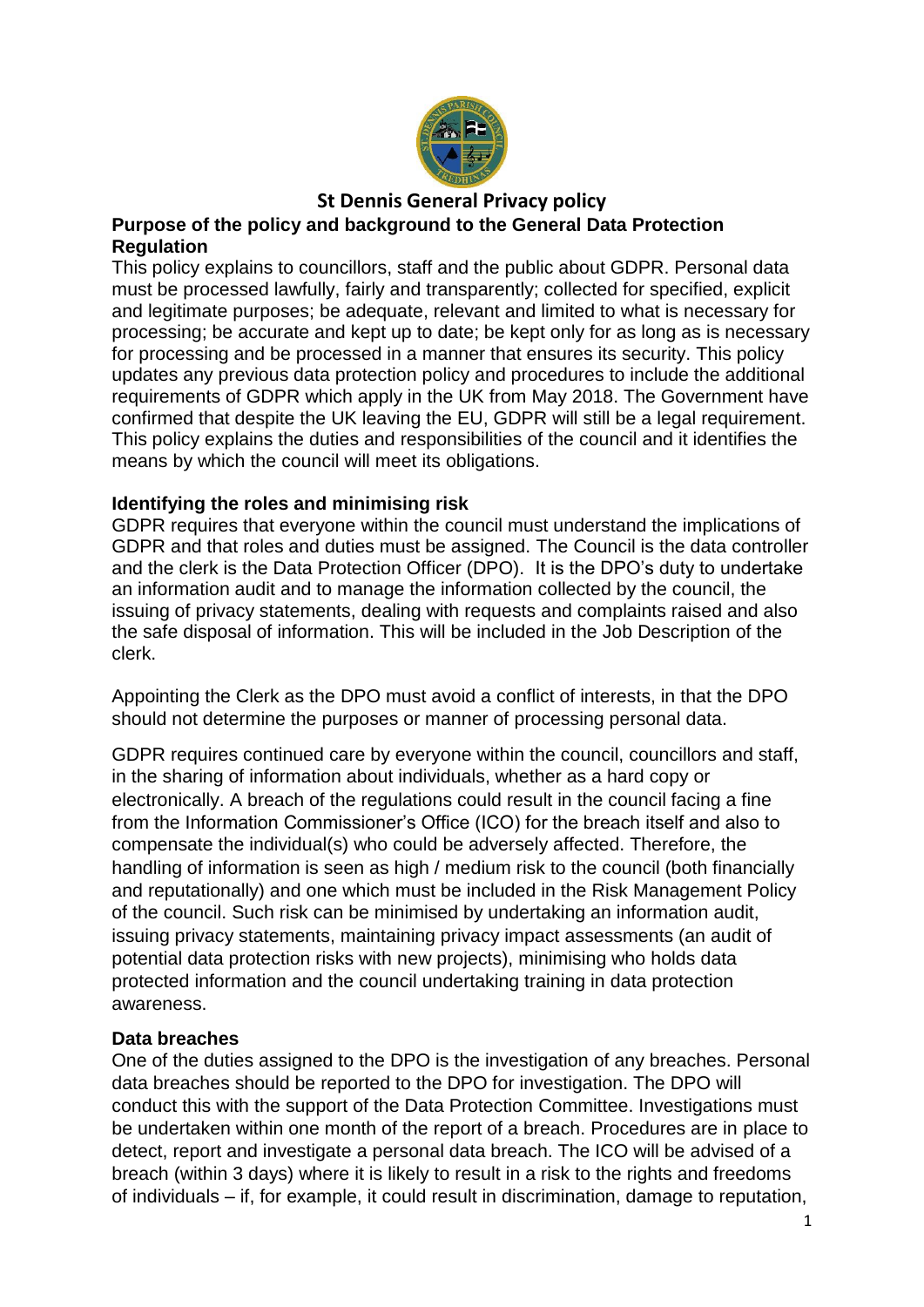financial loss, loss of confidentiality, or any other significant economic or social disadvantage. Where a breach is likely to result in a high risk to the rights and freedoms of individuals, the DPO will also have to notify those concerned directly.

It is unacceptable for non-authorised users to access IT using employees' log-in passwords or to use equipment while logged on. It is unacceptable for employees, volunteers and members to use IT in any way that may cause problems for the Council, for example the discussion of internal council matters on social media sites could result in reputational damage for the Council and to individuals.

## **Privacy Notices**

Being transparent and providing accessible information to individuals about how the Council uses personal data is a key element of the Data Protection Act 1998 (DPA) and the EU General Data Protection Regulation (GDPR). The most common way to provide this information is in a privacy notice. This is a notice to inform individuals about what a council does with their personal information. A privacy notice will contain the name and contact details of the data controller and Data Protection Officer, the purpose for which the information is to be used and the length of time for its use. It should be written clearly and should advise the individual that they can, at any time, withdraw their agreement for the use of this information. Issuing of a privacy notice must be detailed on the Information Audit kept by the council. The council will adopt a privacy notice to use, although some changes could be needed depending on the situation, for example where children are involved. All privacy notices must be verifiable.

# **Information Audit**

The DPO must undertake an information audit which details the personal data held, where it came from, the purpose for holding that information and with whom the council will share that information. This will include information held electronically or as a hard copy. Information held could change from year to year with different activities, and so the information audit will be reviewed at least annually or when the council undertakes a new activity. The information audit review should be conducted ahead of the review of this policy and the reviews should be minuted.

### **Individuals' Rights**

GDPR gives individuals rights with some enhancements to those rights already in place:

- the right to be informed
- the right of access
- the right to rectification
- the right to erasure
- the right to restrict processing
- right to data portability
- the right to object
- the right not to be subject to automated decision-making including profiling.

The two enhancements of GDPR are that individuals now have a right to have their personal data erased (sometime known as the 'right to be forgotten') where their personal data is no longer necessary in relation to the purpose for which it was originally collected and data portability must be done free of charge. Data portability